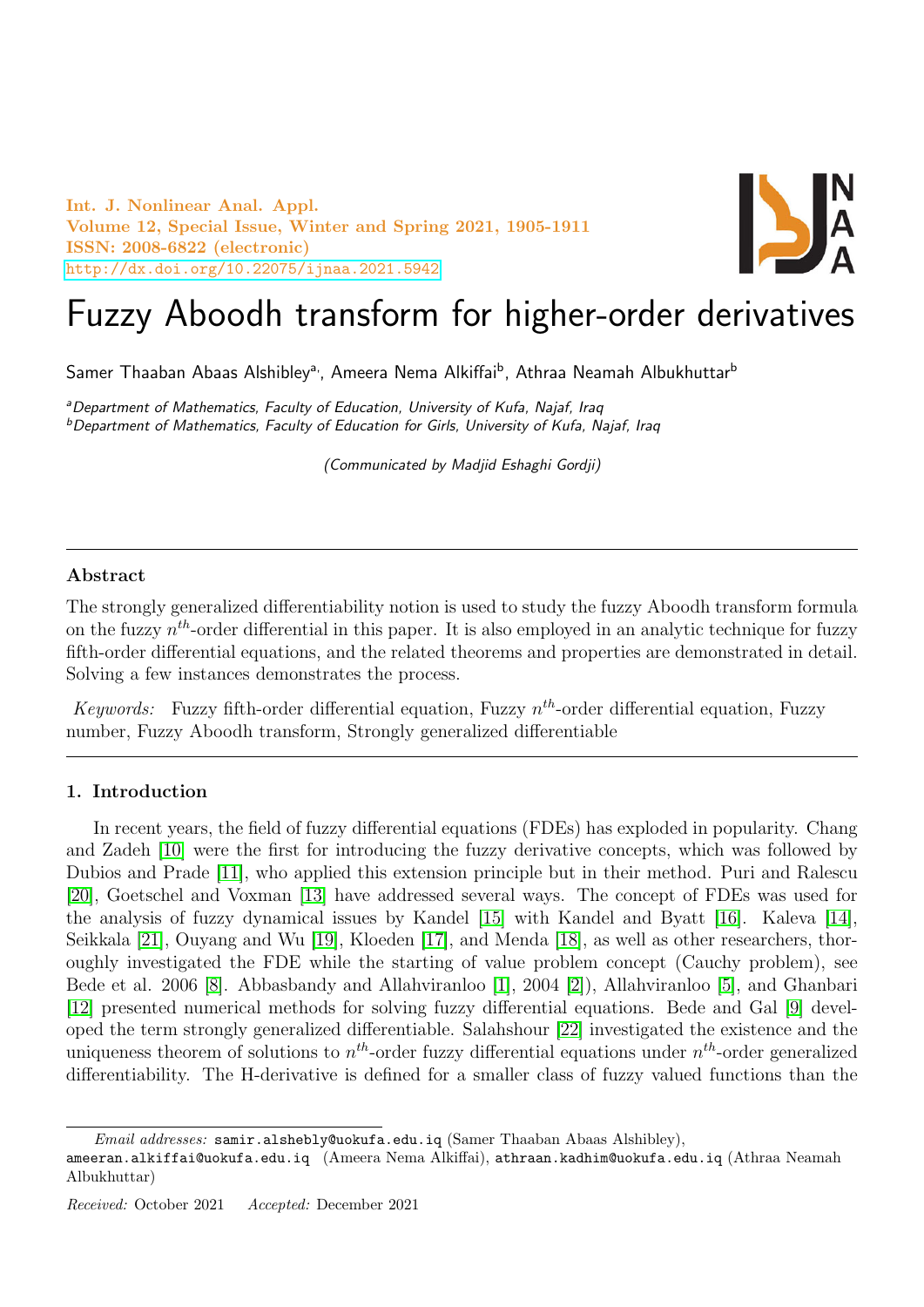strongly generalized derivative, thus fuzzy differential equations can have solutions with a diminishing length of support. As a result, we apply the concept of differentiability in this study. In Allahviranloo and Barkhordari [\[4\]](#page-5-4), Laplace transform method on fuzzy  $n^{th}$ -order derivative solved fuzzy  $2^{th}$ -order differential equations (FTDEs), equivalent fuzzy  $n^{th}$ -order, boundary value issues and partial differential equations as well.

### 2. Basic concepts

This section introduces several terminology keys and basic ideas.

**Definition** 2.1. [\[24\]](#page-6-14) The mapping  $\mathcal{H} : \mathcal{R} \to [0, 1]$  is fuzzy number if satisfies

- i. H is upper semi-continuous.
- ii. H is fuzzy convex, i.e.,  $\mathcal{H}(\varsigma t+(1-\varsigma)t)> min{\mathcal{H}(t), \mathcal{H}(t)}$ , forall  $t, t\in \mathcal{R}$  and  $\varsigma \in [0, 1]$
- iii. H is normal i.e.,  $\exists x_0 \in \mathcal{R}$  for which  $\mathcal{H}(x) = 1$ .
- iv. Supp  $\mathcal{H} = \{x \in \mathcal{R}; \mathcal{H}(x) > 0\}$ , and  $cl(Supp(\mathcal{H}))$  is compact.

**Definition** 2.2. Let  $\eta$  and  $\zeta$  are fuzzy numbers so the distance between fuzzy numbers is determined by the Hausdorff,  $\Gamma : \mathcal{R}_f \times \mathcal{R}_f \to [0, +\infty]$ , where  $\mathcal{R}_f$  be all the fuzzy numbers set on  $\mathcal{R}$ :

 $\Gamma(\eta,\zeta) = \sup_{\varsigma \in [0,1]} \max \left\{ |\underline{\eta}(\varsigma) - \underline{\zeta}(\varsigma)|, |\overline{\eta}(\varsigma) - \overline{\zeta}(\varsigma)| \right\}$ , where  $\eta = (\underline{\eta}(\varsigma) - \overline{\eta}(\varsigma)), \zeta = (\underline{\zeta}(\varsigma), \overline{\zeta}(\varsigma))$  and  $(\mathcal{R}_f, \Gamma)$  is a complete metric space and the following characteristics are well known:

- $\Gamma(\eta \oplus \vartheta, \zeta \oplus \vartheta) = \Gamma(\eta, \zeta), \forall \eta, \zeta, \vartheta \in \mathcal{R}_f$ .
- $\Gamma(\varsigma \odot \eta, \kappa \odot \zeta) = |\varsigma| \Gamma(\eta, \zeta), \forall \eta, \zeta \in \mathcal{R}_f, \varsigma \in \mathcal{R}.$
- $\mathsf{I}(\eta \oplus \vartheta, \zeta \oplus \nu) \leq \Gamma(\eta, \zeta) + \Gamma(\vartheta, \nu), \forall \eta, \zeta, \vartheta, \nu \in \mathcal{R}_f.$

**Definition 2.3.** [\[8\]](#page-5-0) Assume that  $\psi, \phi \in \mathcal{R}_f$ . Where there is  $\gamma \in \mathcal{R}_f$  such that  $\psi = \phi + \gamma$  then  $\psi$  is known the H-differential of  $\psi$  and  $\phi$  and it is represented by  $\psi \ominus \phi$ .

Note that in this work, the sign  $\ominus$  always meant the H-difference as well as  $\psi \ominus \phi \neq \psi + (-1)\phi$ .

**Definition** 2.4. [\[22\]](#page-6-13) Let  $\mathcal{H}(x)$  be a fuzzy valued function on [e, r]. Suppose that  $\mathcal{H}(x,\varsigma)$  and  $\overline{\mathcal{H}}(x,\varsigma)$ are improper Riemman-integrable on  $[e, r]$ , then  $\mathcal{H}(x)$  is an improper on  $[e, r]$ , and  $\overline{(\int_e^r \mathcal{H}(y,\varsigma) dy)} = (\int_e^r \underline{\mathcal{H}(y,\varsigma)} dy), \ \overline{(\int_e^r \mathcal{H}(y,\varsigma) dy)} = (\int_e^r \overline{\mathcal{H}(y,\varsigma)} dy)$ 

#### 3. Generalization of fuzzy aboodh transform

**Theorem 3.1.** [\[25\]](#page-6-15) Let  $\mathcal{H}(x)$  be a fuzzy valued function on  $[e,\infty)$  embodied by  $\mathcal{H}(x,\varsigma)$   $\overline{\mathcal{H}}(x,\varsigma)$ . For any fixed  $\varsigma \in [0,1]$ , let  $\underline{\mathcal{H}}(x,\varsigma)\overline{\mathcal{H}}(x,\varsigma)$  are Riemann-integrals on  $[e,r]$ . For every  $r \geq e$ , if two positive functions exist  $\hat{\theta}(s)$  and  $\overline{\theta}(s)$  such that  $\int_0^r |{\cal H}(x,s)|dx \leq \theta(s)$  and  $\int_0^r |{\overline{\cal H}}(x,s)|dx \leq \overline{\theta}(s)$ , for every particulus exist  $\frac{\partial}{\partial s}(s)$  and  $\partial(s)$  such that  $f_0$   $\frac{\partial}{\partial t}(x,s)$  and  $f_0$   $\partial_t(t,x,s)$  and  $f_0$   $\partial_t(t,x,s)$  and  $f_0$   $\partial_t(t,x,s)$  and  $f_0$   $\partial_t(t,x,s)$  and  $f_0$   $\partial_t(t,x,s)$  and  $f_0$   $\partial_t(t,x,s)$  and  $f_0$   $\partial_t(t,x,s)$  and  $f_0$  $\int_0^\infty \mathcal{H}(x)dx = \left[\int_0^\infty \underline{\mathcal{H}}(x,\varsigma), \int_0^\infty \overline{\mathcal{H}}(x,\varsigma)dx\right]$ 

**Definition 3.2.** [\[23\]](#page-6-16) A function  $\mathcal{H} : (e, r) \to \mathcal{R}_F$  and  $x_0 \in (e, r)$ . We say that a mapping  $\mathcal{H}$  is strongly generalized differentiable of the n<sup>th</sup> order at  $x_0$ . If  $H, H', H^{(2)}, \ldots, H^{(s-1)}$  have been strongly generalized differentiable and there exists an element  $\mathcal{H}^{(s)}(x_0) \in \mathcal{R}_F$ ,  $\forall s = 1, 2, \ldots, n$ .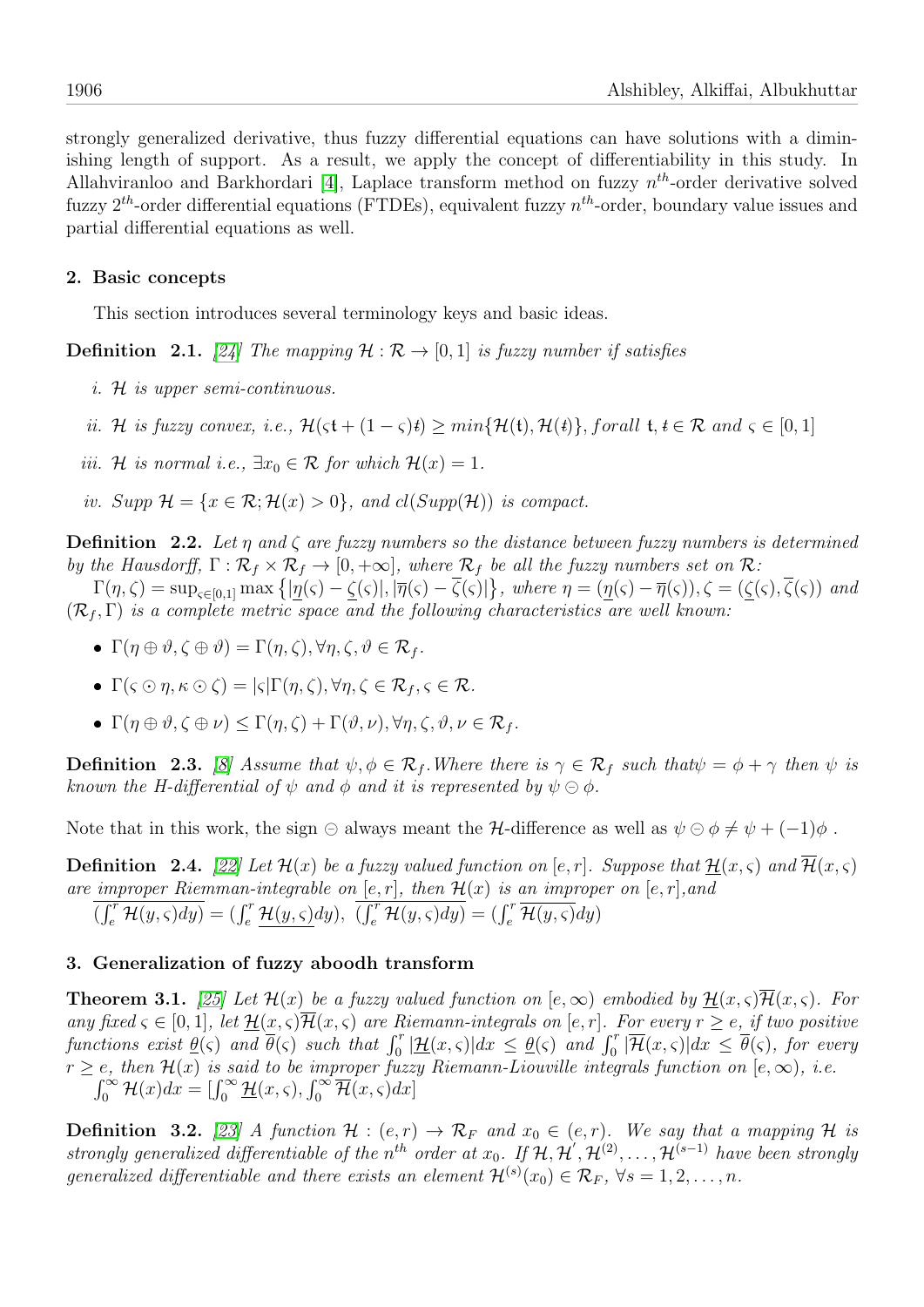*i.* 
$$
\forall \tau > 0
$$
 sufficiently small, there exist  $\mathcal{H}^{(s-1)}(x_0 + \tau) \ominus \mathcal{H}^{(s-1)}(x_0), \mathcal{H}^{(s-1)}(x_0) \ominus \mathcal{H}^{(s-1)}(x_0 - \tau)$   
where  $\lim_{\tau \to 0} \frac{\mathcal{H}^{(s-1)}(x_0 + \tau) \ominus \mathcal{H}^{(s-1)}(x_0)}{\tau} = \lim_{\tau \to 0} \frac{\mathcal{H}^{(s-1)}(x_0) \ominus \mathcal{H}^{(s-1)}(x_0 - \tau)}{\tau} = \mathcal{H}^{(s)}(x_0)$  or

*ii.* 
$$
\forall \tau > 0
$$
 sufficiently small, there exist  $\mathcal{H}^{(s-1)}(x_0) \ominus \mathcal{H}^{(s-1)}(x_0 + \tau), \mathcal{H}^{(s-1)}(x_0 - \tau) \ominus \mathcal{H}^{(s-1)}(x_0)$   
where  $\lim_{\tau \to 0} \frac{\mathcal{H}^{(s-1)}(x_0) \ominus \mathcal{H}^{(s-1)}(x_0 + \tau)}{-\tau} = \lim_{\tau \to 0} \frac{\mathcal{H}^{(s-1)}(x_0 - \tau) \ominus \mathcal{H}^{(s-1)}(x_0)}{-\tau} = \mathcal{H}^{(s)}(x_0)$  or

- iii.  $\forall \tau > 0$  sufficiently small, there exist  $\mathcal{H}^{(s-1)}(x_0 + \tau) \ominus \mathcal{H}^{(s-1)}(x_0)$ ,  $\mathcal{H}^{(s-1)}(x_0 \tau) \ominus \mathcal{H}^{(s-1)}(x_0)$ where  $\lim_{\tau \to 0}$  $\mathcal{H}^{(s-1)}(x_0+\tau)\ominus\mathcal{H}^{(s-1)}(x_0)$  $\frac{1}{\tau} = \lim_{\tau \to 0}$  $\mathcal{H}^{(s-1)}(x_0-\tau)\ominus\mathcal{H}^{(s-1)}(x_0)$  $-\tau$  $=\mathcal{H}^{(s)}(x_0)$  or
- iv.  $\forall \tau > 0$  sufficiently small, there exist  $\mathcal{H}^{(s-1)}(x_0) \ominus \mathcal{H}^{(s-1)}(x_0 + \tau), \mathcal{H}^{(s-1)}(x_0) \ominus \mathcal{H}^{(s-1)}(x_0 \tau)$ where  $\lim_{\tau \to 0}$  $\mathcal{H}^{(s-1)}(x_0)\ominus\mathcal{H}^{(s-1)}(x_0+\tau)$  $\frac{1}{-\tau}$  =  $\lim_{\tau \to 0}$  $\mathcal{H}^{(s-1)}(x_0)\ominus\mathcal{H}^{(s-1)}(x_0-\tau)$ τ  $=\mathcal{H}^{(s)}(x_0)$  or

**Theorem 3.3.** [\[7\]](#page-5-5) Let  $\mathcal{H}(x), \mathcal{H}'(x), \mathcal{H}^{(2)}(x), \mathcal{H}^{(3)}(x), \ldots, \mathcal{H}^{(n-1)}(x)$  are differentiable fuzzy-valued functions. Moreover, we denote  $\varsigma$ -cut representation of fuzzy-valued function  $\mathcal{H}(x)$  such that:  $\mathcal{H}(x) = [\mathcal{H}(x,\varsigma), \overline{\mathcal{H}}(x,\varsigma)]$  for each  $\varsigma \in [0,1]$ . Then

$$
\mathcal{H}^{(n)}(x) = \begin{cases} \left[ \underline{\mathcal{H}}^{(n)}(x,\varsigma), \overline{\mathcal{H}}^{(n)}(x,\varsigma) \right] & \text{if number of } (ii) - \text{differentiable is even,} \\ \left[ \overline{\mathcal{H}}^{(n)}(x,\varsigma), \underline{\mathcal{H}}^{(n)}(x,\varsigma) \right] & \text{if number of } (ii) - \text{differentiable is odd.} \end{cases}
$$

**Theorem 3.4.** [\[6\]](#page-5-6) Let  $\mathcal{H}(x)$  is the primitive of  $\mathcal{H}'(x)$  on  $[0,\infty)$  and  $\mathcal{H}(x)$  be an integrable fuzzyvalued function. Then:

- a. H(x) is (i)-differentiable and  $\widehat{A}[\mathcal{H}^{'}(x)] = s\widehat{A}[\mathcal{H}(x)] \ominus \frac{1}{s}$ s  $\mathcal{H}(0)$ .
- b.  $\mathcal{H}(x)$  is (ii)-differentiable and  $\widehat{A}[\mathcal{H}^{'}(x)] = \left(-\frac{1}{s}\right)$  $\frac{1}{s}\mathcal{H}(0)$   $\ominus$   $(-sA[\mathcal{H}(x)).$

**Theorem 3.5.** [\[3\]](#page-5-7) Let  $\mathcal{H}(x)e^{-sx}$ ,  $\mathcal{H}'(x)e^{-sx}$  and  $\mathcal{H}'(2)e^{-sx}$  are continuous and integrable Riemann functions on  $[0, infty)$  so  $\mathcal{H}(x)$  is continuous fuzzy valued function. Thus:

- a. If  $\mathcal{H}(x)$  and  $\mathcal{H}'(x)$  are (i)-differentiable, then  $\widehat{A}[\mathcal{H}^{(2)}(x)] = \{s^2 \widehat{A}[\mathcal{H}(x)] \ominus \mathcal{H}(0)\} \ominus \frac{1}{s}$  $\mathcal{H}'(0)$ .
- b. If  $\mathcal{H}(x)$  is (i)-differentiable and  $\mathcal{H}'(x)$  is (ii)-differentiable, then  $\widehat{A}[\mathcal{H}^{(2)}(x)] = (-\frac{1}{s})$ s  $\mathcal{H}'(0)$   $\ominus \{-s^2\widehat{A}[\mathcal{H}(x)] \ominus (-\mathcal{H}(0))\}.$
- c. If  $\mathcal{H}(x)$  is (ii)-differentiable and  $\mathcal{H}'(x)$  is (i)-differentiable, then  $\widehat{A}[\mathcal{H}^{(2)}(x)]=\{-\mathcal{H}(0)\ominus(-s^2\widehat{A}[\mathcal{H}(x)]\}\ominus\frac{1}{s}$  $\mathcal{H}'(0)$ .
- d. If  $\mathcal{H}(x)$  is (ii)-differentiable and  $\mathcal{H}'(x)$  is (ii)-differentiable, then  $\widehat{A}[\mathcal{H}^{(2)}(x)] = (-\frac{1}{s})$ s  $\mathcal{H}^{'}(0))\ominus\{(\mathcal{H}(0))\ominus s^2\widehat{A}[\mathcal{H}(x)]\}.$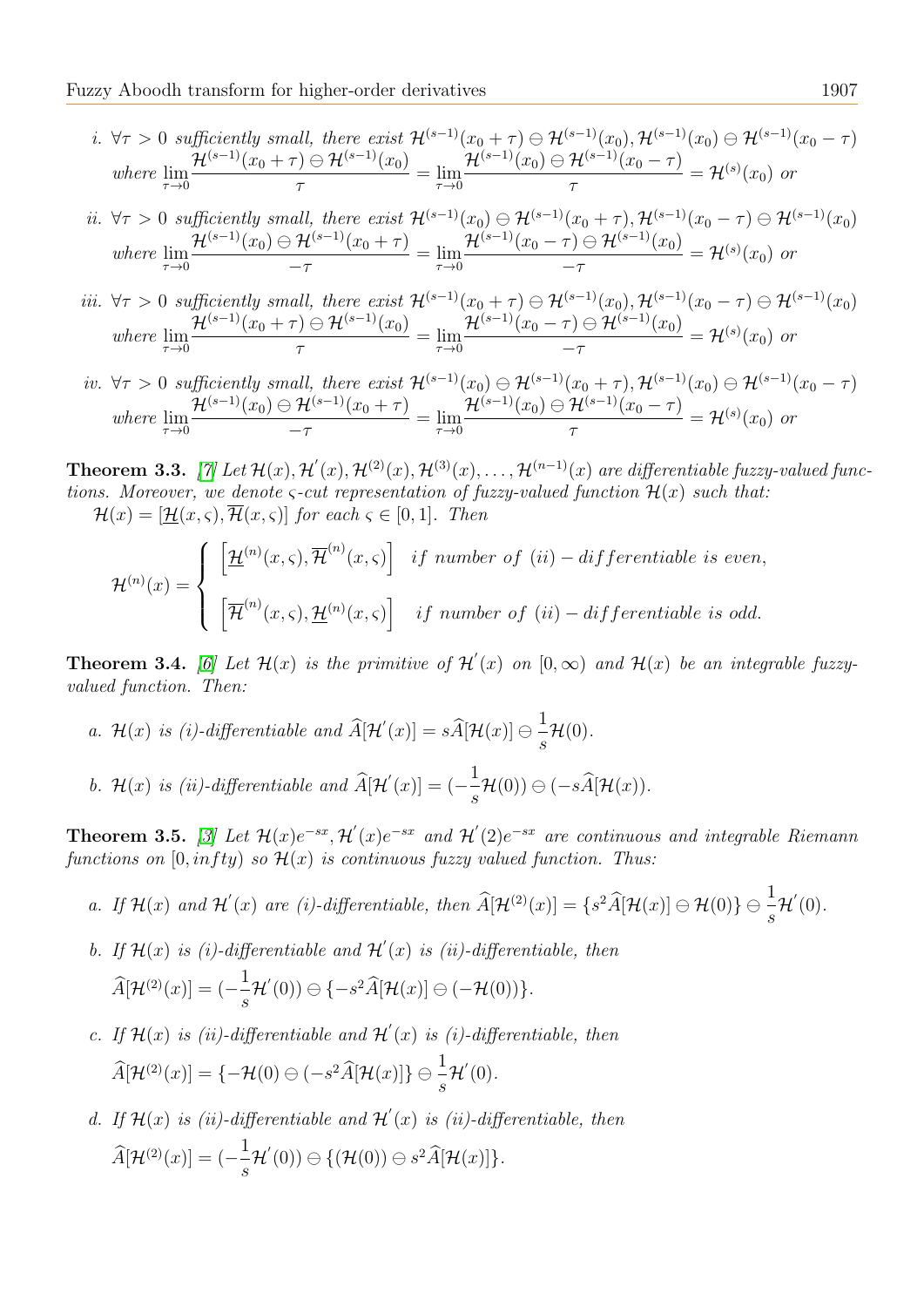**Theorem 3.6.** Let  $\mathcal{H}(x)e^{-sx}, \mathcal{H}'(x)e^{-sx}, \mathcal{H}^{(2)}(x)e^{-sx}, \ldots, \mathcal{H}^{(n-1)}(x)e^{-sx}$  are exist, continuous and integrable Riemann functions on  $[0,\infty)$  and  $\mathcal{H}(x)$  is continuous fuzzy valued function. If  $\mathcal{H}^{(s)}(x)$ is strongly generalized differentiable of the n<sup>th</sup> order such that, there exists an element  $\mathcal{H}^{(s)}(x_0) \in$  $\mathcal{R}_F, \forall s = 0, 1, \ldots, n$ . Then fuzzy Aboodh transform of  $\mathcal{H}^{(n)}(x)$  is given by,

$$
\widehat{A}[\mathcal{H}^{(n)}(x)] = \{ \{\{\ldots\{\prod_{\mathbb{K}=1}^n \mathbb{B}(\mathbb{K})\widehat{A}[\mathcal{H}(x)] \ominus \prod_{\mathbb{K}=2}^n \mathbb{B}(\mathbb{K})\mathbb{E}(1)\mathcal{H}(0)\} \ominus \prod_{\mathbb{K}=3}^n \mathbb{B}(\mathbb{K})\mathbb{E}(2)\mathcal{H}'(0) \}
$$
\n
$$
\ominus \prod_{\mathbb{K}=4}^n \mathbb{B}(\mathbb{K})\mathbb{E}(3)\mathcal{H}^{(2)}(0) \} \ominus \prod_{\mathbb{K}=5}^n \mathbb{B}(\mathbb{K})\mathbb{E}(4)\mathcal{H}^{(3)}(0) \} \ominus \ldots \} \ominus \mathbb{B}(n)\mathbb{E}(n-1)\mathcal{H}^{(n-2)}(0) \} \ominus \mathbb{E}(n)\mathcal{H}^{(n-1)}(0) \},
$$

where

$$
\mathbb{B}(\mathbb{K}) = \begin{cases} s & if \mathcal{H}^{(k)} be i - differentiable, \\ \ominus(-s) & if \mathcal{H}^{(k)} be i - differentiable. \end{cases} \mathbb{E}(\mathbb{K}) = \begin{cases} \frac{1}{s} & if \mathcal{H}^{(k)} be i - differentiable, \\ \ominus(\frac{1}{-s}) & if \mathcal{H}^{(k)} be ii - differentiable. \end{cases}
$$

1

**Proof** . Let  $n = 1$ ,  $\widehat{A}[\mathcal{H}'(x)] = \mathbb{B}(1)\widehat{A}[\mathcal{H}(x)] \ominus \mathbb{E}(1)\mathcal{H}(0)$ , where

$$
\mathbb{B}(\mathbb{K}) = \begin{cases} s & if \mathcal{H}^{(k)} be i - differentiable, \\ \ominus(-s) & if \mathcal{H}^{(k)} be ii - differentiable. \end{cases} \mathbb{E}(\mathbb{K}) = \begin{cases} \frac{1}{s} & if \mathcal{H}^{(k)} be i - differentiable, \\ \ominus(\frac{1}{-s}) & if \mathcal{H}^{(k)} be ii - differentiable. \end{cases}
$$

1. if H is (i)-differentiable then  $\widehat{A}[\mathcal{H}'(x)] = s\widehat{A}[\mathcal{H}(x)] \ominus \frac{1}{s}$ s  $\mathcal{H}(0).$ 

2. if 
$$
\mathcal{H}
$$
 is (i)-differentiable then  $\widehat{A}[\mathcal{H}'(x)] = -\frac{1}{s}\mathcal{H}(0) \ominus -s\widehat{A}[\mathcal{H}(x)].$   
Suppose that  $n = \mathbb{K}$  is true.

Suppose that  $n = \mathbb{K}$  is true,

$$
\widehat{A}[\mathcal{H}^{(\mathbb{K})}(x)] = \{ \{\{\ldots\{\prod_{i=1}^{\mathbb{K}}\mathbb{B}(i)\widehat{A}[\mathcal{H}(x)]\}\oplus\prod_{i=2}^{\mathbb{K}}\mathbb{B}(i)\mathbb{E}(1)\mathcal{H}(0)\} \oplus \prod_{i=3}^{\mathbb{K}}\mathbb{B}(i)\mathbb{E}(2)\mathcal{H}'(0) \}
$$
\n
$$
\ominus \prod_{i=4}^{\mathbb{K}}\mathbb{B}(i)\mathbb{E}(3)\mathcal{H}^{(2)}(0)\} \ominus \prod_{i=5}^{\mathbb{K}}\mathbb{B}(i)\mathbb{E}(4)\mathcal{H}^{(3)}(0)\} \ominus \ldots \} \ominus \mathbb{B}(\mathbb{K})\mathbb{E}(\mathbb{K}-1)\mathcal{H}^{(\mathbb{K}-2)}(0)\} \ominus \mathbb{E}(\mathbb{K})\mathcal{H}^{(\mathbb{K}-1)}(0).
$$
\nLet  $n = \mathbb{K} + 1$ ,

$$
\begin{split}\n\widehat{A}[\mathcal{H}^{(\mathbb{K})}(x)] &= \mathbb{B}(\mathbb{K}+1)\widehat{A}[\mathcal{H}^{(\mathbb{K})}(x)] \ominus \mathbb{E}(\mathbb{K}+1)\mathcal{H}^{(\mathbb{K})}(0) \\
&= \mathbb{B}(\mathbb{K}+1)\{\{\ldots\{\prod_{i=1}^{K}\mathbb{B}(i)\widehat{A}[\mathcal{H}(x)]\}\ominus\prod_{i=2}^{K}\mathbb{B}(i)\mathbb{E}(1)\mathcal{H}(0)\}\ominus\prod_{i=3}^{K}\mathbb{B}(i)\mathbb{E}(2)\mathcal{H}^{'}(0)\} \\
&\ominus\prod_{i=4}^{K}\mathbb{B}(i)\mathbb{E}(3)\mathcal{H}^{(2)}(0)\}\ominus\prod_{i=5}^{K}\mathbb{B}(i)\mathbb{E}(4)\mathcal{H}^{(3)}(0)\}\ominus\ldots\}\ominus\mathbb{B}(\mathbb{K})\mathbb{E}(\mathbb{K}-1)\mathcal{H}^{(\mathbb{K}-2)}(0)\} \\
&\ominus\mathbb{E}(\mathbb{K})\mathcal{H}^{(\mathbb{K}-1)}(0)\}\ominus\mathbb{E}(\mathbb{K}+1)\mathcal{H}^{(\mathbb{K})}(0) = \{\{\ldots\{\prod_{i=1}^{K+1}\mathbb{B}(i)\widehat{A}[\mathcal{H}(x)]\}\ominus\prod_{i=2}^{K+1}\mathbb{B}(i)\mathbb{E}(1)\mathcal{H}(0)\} \\
&\ominus\prod_{i=3}^{K+1}\mathbb{B}(i)\mathbb{E}(2)\mathcal{H}^{'}(0)\}\ominus\prod_{i=4}^{K+1}\mathbb{B}(i)\mathbb{E}(3)\mathcal{H}^{(2)}(0)\}\ominus\prod_{i=5}^{K+1}\mathbb{B}(i)\mathbb{E}(4)\mathcal{H}^{(3)}(0)\}\ominus\ldots\} \\
&\ominus\mathbb{B}(\mathbb{K}+1)\mathbb{B}(\mathbb{K})\mathbb{E}(\mathbb{K}-1)\mathcal{H}^{(\mathbb{K}-2)}(0)\}\ominus\mathbb{B}(\mathbb{K}+1)\mathbb{E}(\mathbb{K})\mathcal{H}^{(\mathbb{K}-1)}(0)\ominus\mathbb{E}(\mathbb{K
$$

□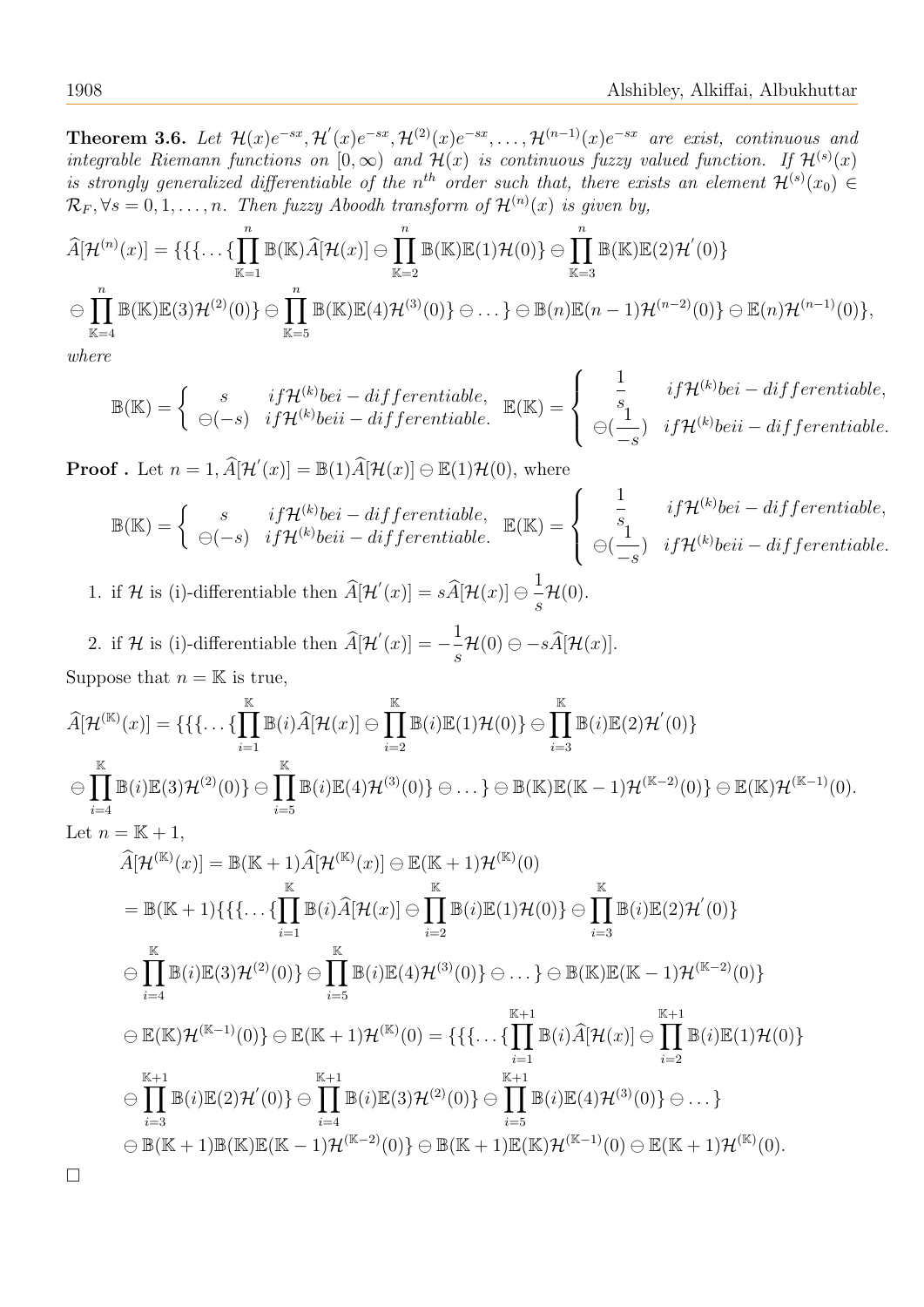## 4. Illustrative example

Example: Consider the following fifth-order FIVP

$$
\mathcal{H}^{(5)}(x) = \beta, \mathcal{H}(0, \varsigma) = \mathcal{H}'(0, \varsigma), \mathcal{H}^{(1)}(0, \varsigma), \mathcal{H}^{(2)}(0, \varsigma), \mathcal{H}^{(3)}(0, \varsigma), \mathcal{H}^{(4)}(0, \varsigma) = (\varsigma - 1, 1 - \varsigma)
$$
  

$$
\beta = (\varsigma - 1, 1 - \varsigma), 0 \le \varsigma \le .1
$$

Solution: Apply fuzzy Aboodh transform on both sides, to get  $\widehat{A}[\mathcal{H}^{(5)}(x)] = \widehat{A}[\beta]$ .

1. If  $\mathcal{H}(x), \mathcal{H}'(x), \mathcal{H}^{(2)}(x), \mathcal{H}^{(3)}(x)$  and  $\mathcal{H}^{(4)}(x)$  are (i)-differentiable

$$
\widehat{A}[\mathcal{H}^{(5)}(x)] = \{ \{ \{ \{ s^5 \widehat{A}[\mathcal{H}(x)] \ominus s^3 \mathcal{H}(0) \} \ominus s^2 \mathcal{H}'(0) \} \ominus s \mathcal{H}^{(2)}(0) \} \ominus \mathcal{H}^{(3)}(0) \} \ominus \frac{1}{s} \mathcal{H}^{(4)}(0)
$$
\n
$$
\{ \{ \{ \{ s^5 \widehat{A}[\mathcal{H}(x)] \ominus s^3 \mathcal{H}(0) \} \ominus s^2 \mathcal{H}'(0) \} \ominus s \mathcal{H}^{(2)}(0) \} \ominus \mathcal{H}^{(3)}(0) \} \ominus \frac{1}{s} \mathcal{H}^{(4)}(0) = A[\beta]
$$
\n
$$
s^5 \widehat{A}[\mathcal{H}(x,\varsigma)] - s^3 \mathcal{H}(0,\varsigma) - s^2 \mathcal{H}'(0,\varsigma) - s \mathcal{H}^{(2)}(0,\varsigma) \} - \mathcal{H}^{(3)}(0,\varsigma) - \frac{1}{s} \mathcal{H}^{(4)}(0,\varsigma) = A[\beta]
$$
\n
$$
s^5 \widehat{A}[\mathcal{H}(x,\varsigma)] - s^3 \mathcal{H}(0,\varsigma) - s^2 \mathcal{H}'(0,\varsigma) - s \mathcal{H}^{(2)}(0,\varsigma) \} - \mathcal{H}^{(3)}(0,\varsigma) - \frac{1}{s} \mathcal{H}^{(4)}(0,\varsigma) = A[\overline{\beta}]
$$
\n
$$
s^5 \widehat{A}[\mathcal{H}(x,\varsigma)] - s^3(\varsigma - 1) - s^2(\varsigma - 1) - s(\varsigma - 1) \} - (\varsigma - 1) - \frac{1}{s}(\varsigma - 1) = \frac{(\varsigma - 1)}{s^2}
$$
\n
$$
s^5 \widehat{A}[\overline{\mathcal{H}}(x,\varsigma)] - s^3(1-\varsigma) - s^2(1-\varsigma) - s(1-\varsigma) \} - (1-\varsigma) - \frac{1}{s}(1-\varsigma) = \frac{(1-\varsigma)}{s^2}
$$
\n
$$
\mathcal{H}(x,k) = (\varsigma - 1)(1 + x + \frac{1}{2}x
$$

2. If  $\mathcal{H}(x)$  is (i)-differentiable but  $\mathcal{H}'(x), \mathcal{H}^{(2)}(x), \mathcal{H}^{(3)}(x)$  and  $\mathcal{H}^{(4)}(x)$  are (ii)-differentiable

$$
\hat{A}[\mathcal{H}^{(5)}(x)] = -\frac{1}{s}\mathcal{H}^{(4)}(0) \ominus \left\{ \mathcal{H}^{(3)}(0) \ominus \left\{ -s\mathcal{H}^{(2)}(0) \ominus \left\{ s^{2}\mathcal{H}'(0) \ominus \left\{ s^{5}\hat{A}[\mathcal{H}(x)] \ominus s^{3}\mathcal{H}(0) \right\} \right\} \right\} \right\}
$$
\n
$$
-\frac{1}{s}\overline{\mathcal{H}^{(4)}}(0,\varsigma) - \underline{\mathcal{H}^{(3)}}(0,\varsigma) - s\overline{\mathcal{H}^{(2)}}(0,\varsigma) - s^{2}\underline{\mathcal{H}}'(0,\varsigma) + s^{5}\hat{A}[\underline{\mathcal{H}}(x,\varsigma)] - s^{3}\underline{\mathcal{H}}(0,\varsigma) = A[\underline{\beta}]
$$
\n
$$
-\frac{1}{s}\underline{\mathcal{H}^{(4)}}(0,\varsigma) - \overline{\mathcal{H}^{(3)}}(0,\varsigma) - s\underline{\mathcal{H}^{(2)}}(0,\varsigma) - s^{2}\overline{\mathcal{H}}'(0,\varsigma) + s^{5}\hat{A}[\overline{\mathcal{H}}(x,\varsigma)] - s^{3}\overline{\mathcal{H}}(0,\varsigma) = A[\overline{\beta}]
$$
\n
$$
\underline{\mathcal{H}}(x,k) = (\varsigma - 1)(\frac{1}{120}x^{5} + \frac{1}{6}x^{3} + x + 1) + (1 - \varsigma)(\frac{1}{2}x^{2} + \frac{1}{24}x^{4})
$$
\n
$$
\overline{\mathcal{H}}(x,k) = (1 - \varsigma)(\frac{1}{120}x^{5} + \frac{1}{6}x^{3} + x + 1) + (\varsigma - 1)(\frac{1}{2}x^{2} + \frac{1}{24}x^{4}).
$$

3. If  $\mathcal{H}'(x)$  is (i)-differentiable but  $\mathcal{H}(x), \mathcal{H}^{(2)}(x), \mathcal{H}^{(3)}(x)$  and  $\mathcal{H}^{(4)}(x)$  are (ii)-differentiable

$$
\hat{A}[\mathcal{H}^{(5)}(x)] = -\frac{1}{s}\mathcal{H}^{(4)}(0) \ominus \left\{ \mathcal{H}^{(3)}(0) \ominus \left\{ -s\mathcal{H}^{(2)}(0) \ominus \left\{ \left\{ s^{3}\mathcal{H}(0) \ominus s^{5}\hat{A}[\mathcal{H}(x)] \ominus \right\} \ominus -s^{2}\mathcal{H}'(0) \right\} \right\} \right\}
$$
\n
$$
-\frac{1}{s}\overline{\mathcal{H}^{(4)}}(0,\varsigma) - \underline{\mathcal{H}^{(3)}}(0,\varsigma) - s\overline{\mathcal{H}^{(2)}}(0,\varsigma) - s^{3}\underline{\mathcal{H}}(0,\varsigma) + s^{5}\hat{A}[\underline{\mathcal{H}}(x,\varsigma)] - s^{2}\overline{\mathcal{H}}'(0,\varsigma) = A[\underline{\beta}]
$$
\n
$$
-\frac{1}{s}\overline{\mathcal{H}^{(4)}}(0,\varsigma) - \overline{\mathcal{H}^{(3)}}(0,\varsigma) - s\underline{\mathcal{H}^{(2)}}(0,\varsigma) - s^{3}\overline{\mathcal{H}}(0,\varsigma) + s^{5}\hat{A}[\overline{\mathcal{H}}(x,\varsigma)] - s^{2}\underline{\mathcal{H}'}(0,\varsigma) = A[\overline{\beta}]
$$
\n
$$
\underline{\mathcal{H}}(x,k) = (\varsigma - 1)(\frac{1}{120}x^{5} + \frac{1}{6}x^{3} + x + 1) + (1 - \varsigma)(\frac{1}{2}x^{2} + \frac{1}{24}x^{4})
$$
\n
$$
\overline{\mathcal{H}}(x,k) = (1 - \varsigma)(\frac{1}{120}x^{5} + \frac{1}{6}x^{3} + x + 1) + (\varsigma - 1)(\frac{1}{2}x^{2} + \frac{1}{24}x^{4}).
$$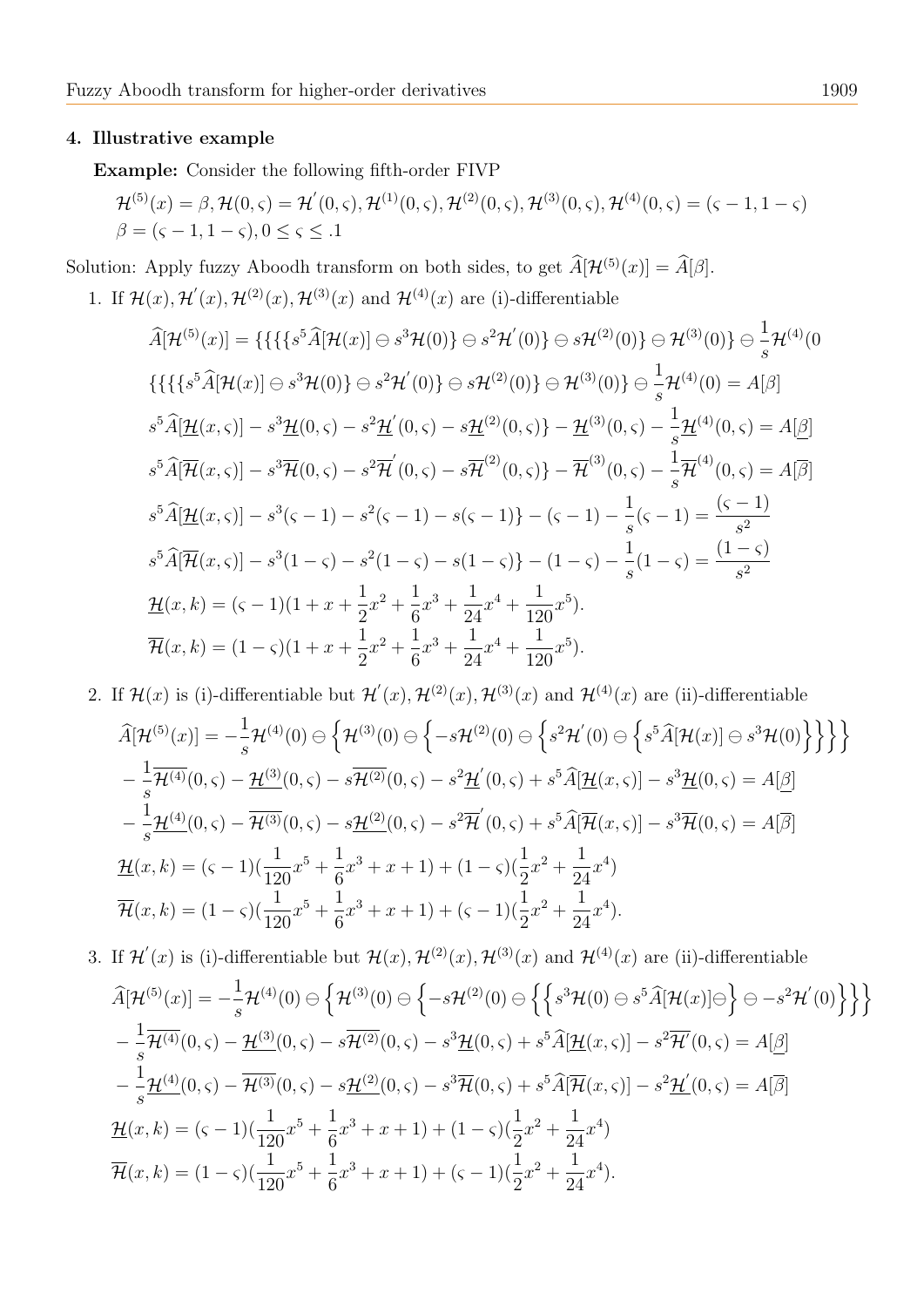4. If  $\mathcal{H}^{(2)}(x)$  is (i)-differentiable but  $\mathcal{H}(x), \mathcal{H}'(x), \mathcal{H}^{(3)}(x), \mathcal{H}^{(4)}(x)$  are (ii)-differentiable.

$$
\begin{split}\n\widehat{A}[\mathcal{H}^{(5)}(x)] &= -\frac{1}{s}\mathcal{H}^{(4)}(0) \ominus \left\{ \mathcal{H}^{(3)}(0) \ominus \left\{ \left\{ -s^2 \mathcal{H}^{'}(0) \ominus \left\{ s^3 \mathcal{H}(0) \ominus s^5 \widehat{A}[\mathcal{H}(x)] \right\} \right\} \ominus s \mathcal{H}^{(2)}(0) \right\} \right\} \\
&- \frac{1}{s}\overline{\mathcal{H}^{(4)}}(0,\varsigma) - \underline{\mathcal{H}^{(3)}}(0,\varsigma) - s^2 \overline{\mathcal{H}'}(0,\varsigma) - s^3 \underline{\mathcal{H}}(0,\varsigma) + s^5 \widehat{A}[\underline{\mathcal{H}}(x,\varsigma)] - s\underline{\mathcal{H}^2}(0,\varsigma) = A[\underline{\beta}] \\
&- \frac{1}{s}\underline{\mathcal{H}^{(4)}}(0,\varsigma) - \overline{\mathcal{H}^{(3)}}(0,\varsigma) - s^2 \underline{\mathcal{H}'}(0,\varsigma) - s^3 \overline{\mathcal{H}}(0,\varsigma) + s^5 \widehat{A}[\overline{\mathcal{H}}(x,\varsigma)] - s\overline{\mathcal{H}^2}(0,\varsigma) = A[\overline{\beta}] \\
&\underline{\mathcal{H}}(x,k) = (\varsigma - 1)(\frac{1}{120}x^5 + \frac{1}{2}x^2 + 1 + \frac{1}{6}x^3) + (1 - \varsigma)(x + \frac{1}{24}x^4) \\
&\overline{\mathcal{H}}(x,k) = (1 - \varsigma)(\frac{1}{120}x^5 + \frac{1}{2}x^2 + 1 + \frac{1}{6}x^3) + (\varsigma - 1)(x + \frac{1}{24}x^4).\n\end{split}
$$

5. If  $\mathcal{H}^{(3)}(x)$  is (i)-differentiable but  $\mathcal{H}(x), \mathcal{H}'(x), \mathcal{H}^{(2)}(x), \mathcal{H}^{(4)}(x)$  are (ii)-differentiable.

$$
\widehat{A}[\mathcal{H}^{(5)}(x)] = -\frac{1}{s}\mathcal{H}^{(4)}(0) \ominus \left\{ \left\{ s\mathcal{H}^{(2)}(0) \ominus \left\{ -s^{2}\mathcal{H}'(0) \ominus \left\{ s^{3}\mathcal{H}(0) \ominus s^{5}\widehat{A}[\mathcal{H}(x)] \right\} \right\} \right\} \ominus -\mathcal{H}^{(3)}(0) \right\}
$$
\n
$$
-\frac{1}{s}\overline{\mathcal{H}^{(4)}}(0,\varsigma) - s\overline{\mathcal{H}^{(2)}}(0,\varsigma) - s^{2}\overline{\mathcal{H}'}(0,\varsigma) - s^{3}\underline{\mathcal{H}}(0,\varsigma) + s^{5}\widehat{A}[\underline{\mathcal{H}}(x,\varsigma)] - \overline{\mathcal{H}^{(3)}}(0,\varsigma) = A[\underline{\beta}]
$$
\n
$$
-\frac{1}{s}\underline{\mathcal{H}^{(4)}}(0,\varsigma) - s\overline{\mathcal{H}^{(2)}}(0,\varsigma) - s^{2}\underline{\mathcal{H}'}(0,\varsigma) - s^{3}\overline{\mathcal{H}}(0,\varsigma) + s^{5}\widehat{A}[\overline{\mathcal{H}}(x,\varsigma)] - \underline{\mathcal{H}^{(3)}}(0,\varsigma) = A[\overline{\beta}]
$$
\n
$$
\underline{\mathcal{H}}(x,k) = (\varsigma - 1)(\frac{1}{120}x^{5} + 1 + \frac{1}{2}x^{2}) + (1 - \varsigma)(\frac{1}{6}x^{3} + x + \frac{1}{24}x^{4})
$$
\n
$$
\overline{\mathcal{H}}(x,k) = (1 - \varsigma)(\frac{1}{120}x^{5} + 1 + \frac{1}{2}x^{2}) + (\varsigma - 1)(\frac{1}{6}x^{3} + x + \frac{1}{24}x^{4}).
$$

Other case are solved by the same way.

#### 5. Conclusion

This paper presents the general formula for the fuzzy Aboodh transform, which is used to solve fuzzy  $n^{th}$ -order differential equations and we explained the using of the concept of strongly generalized differential equations. We used a fifth-order numerical example to demonstrate efficiency and quality of the method.

#### References

- <span id="page-5-1"></span>[1] S. Abbasbandy and T. Allahviranloo, Numerical solution of fuzzy differential equation by Tailor method, J. Comput. Method Appl. Math. 2 (2002) 113–124.
- <span id="page-5-2"></span>[2] S. Abbasbandy, T. Allahviranloo, O. Lopez-Pouso and J. Nieto, Numerical methods for fuzzy differential inclusions, J. Comput. Method Appl. Math. 48(10–11) (2004) 1633–1641.
- <span id="page-5-7"></span>[3] A. Alkiffai, S. Alshibley and A. Albukhuttar, Fuzzy aboodh transform for 2rd and 3rd –Order fuzzy differential equations, Adv. Differ. Equ. (1) (2021).
- <span id="page-5-4"></span>[4] T. Allahviranloo and B. Ahmadi, Fuzzy laplace transforms, Soft Comput. (2010) 235–243.
- <span id="page-5-3"></span>[5] T. Allahviranloo, Difference methods for fuzzy partial differential equations, Comput. Methods Appl. Math. 2(3) (2002) 233–242.
- <span id="page-5-6"></span>[6] S. Alshibley, A. Alkiffai and A. Albukhuttar, Solving a circuit system using fuzzy aboodh transform, Turk. J. Comput. Math. Educ. 12(12) (2021) 3317–3323.
- <span id="page-5-5"></span>[7] M. Barkhord, N. Kiani and N. Mikaeilvand, Laplace transform formula on fuzzy nth-order derivative and its application in fuzzy ordinary differential equations, Soft Comput. 18 (2014) 2461–2469.
- <span id="page-5-0"></span>[8] B. Bede, I. Rudas and A. Bencsik, First order linear fuzzy differential equations under generalized differentiability, Inf. Sci. 177 (2006) 1648–1662.